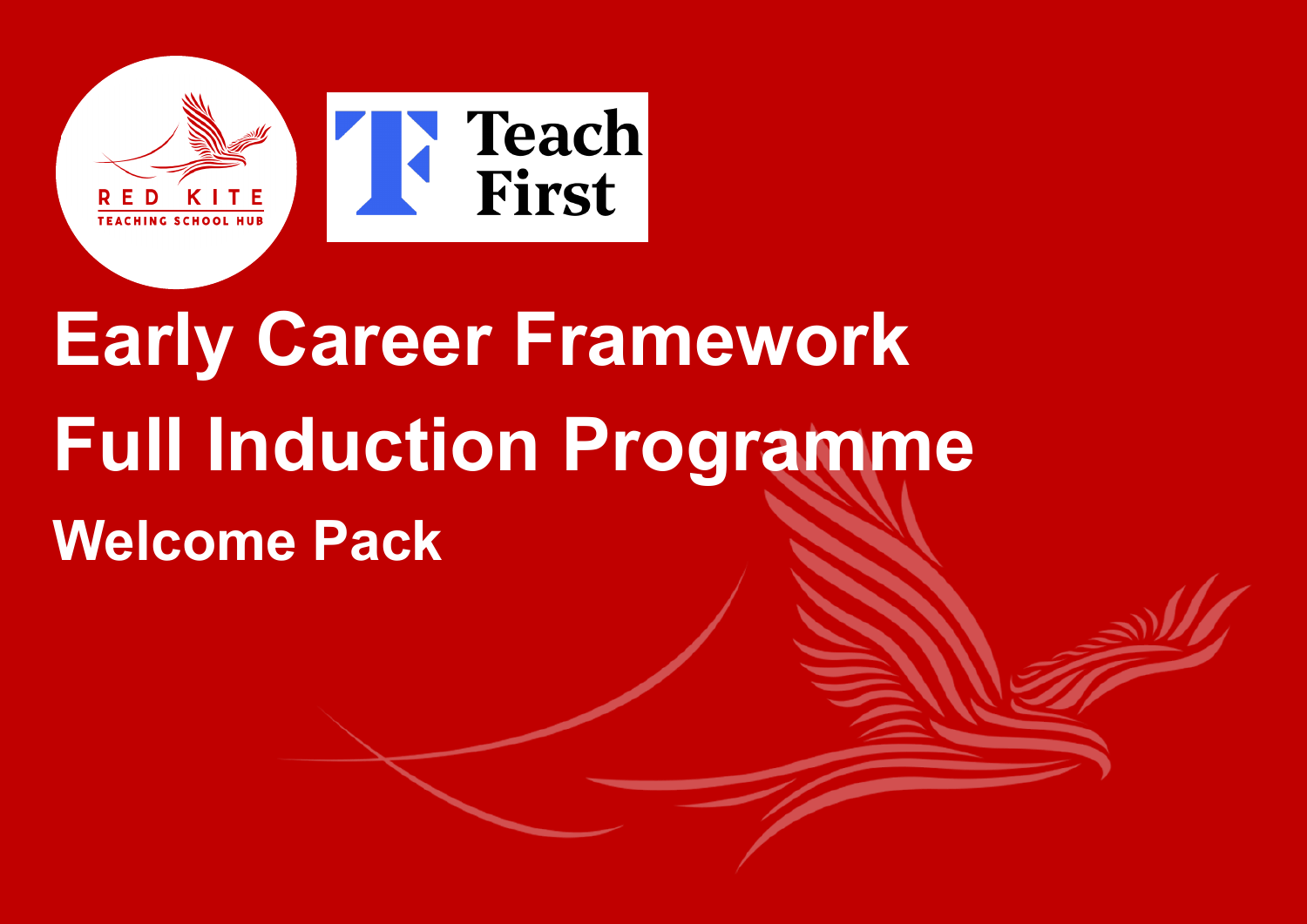## **Planned Together. Delivered Locally.**

**Working with Teach First and our partners in North and West Yorkshire, Red Kite Teaching School Hub is committed to supporting Early Career Teachers across our region with a highquality training curriculum. Our full induction programme will be delivered by locally-based programme facilitators responsive to local needs and circumstances, plus Early Career Leaders with knowledge of initial teacher training and the ECF will work with school leaders, teachers and mentors to ensure a smooth transition from training to teaching. Working together, our aim is simple: to support your school to develop and retain new teachers to help all children achieve.** 



#### **What the programme includes:**

- **Free membership of the Chartered College of**
- **Teaching for ECTs and mentors**
- **Full day face-to-face induction conference for all** 
	- **ECTs and mentors**
- **Induction session for ECF Leads**
- **Two expertly facilitated webinars per half term** 
	- **for ECTs in year one**
- **One expertly facilitated webinar per half term for all mentors in year one**
- **Termly online networking opportunities for ECF Leads**
- **Access to Brightspace online learning platform** • **Red Kite Early Career Leaders assigned to every school to support with the programme and the ECT's statutory induction.**





Yorkshire inclusive







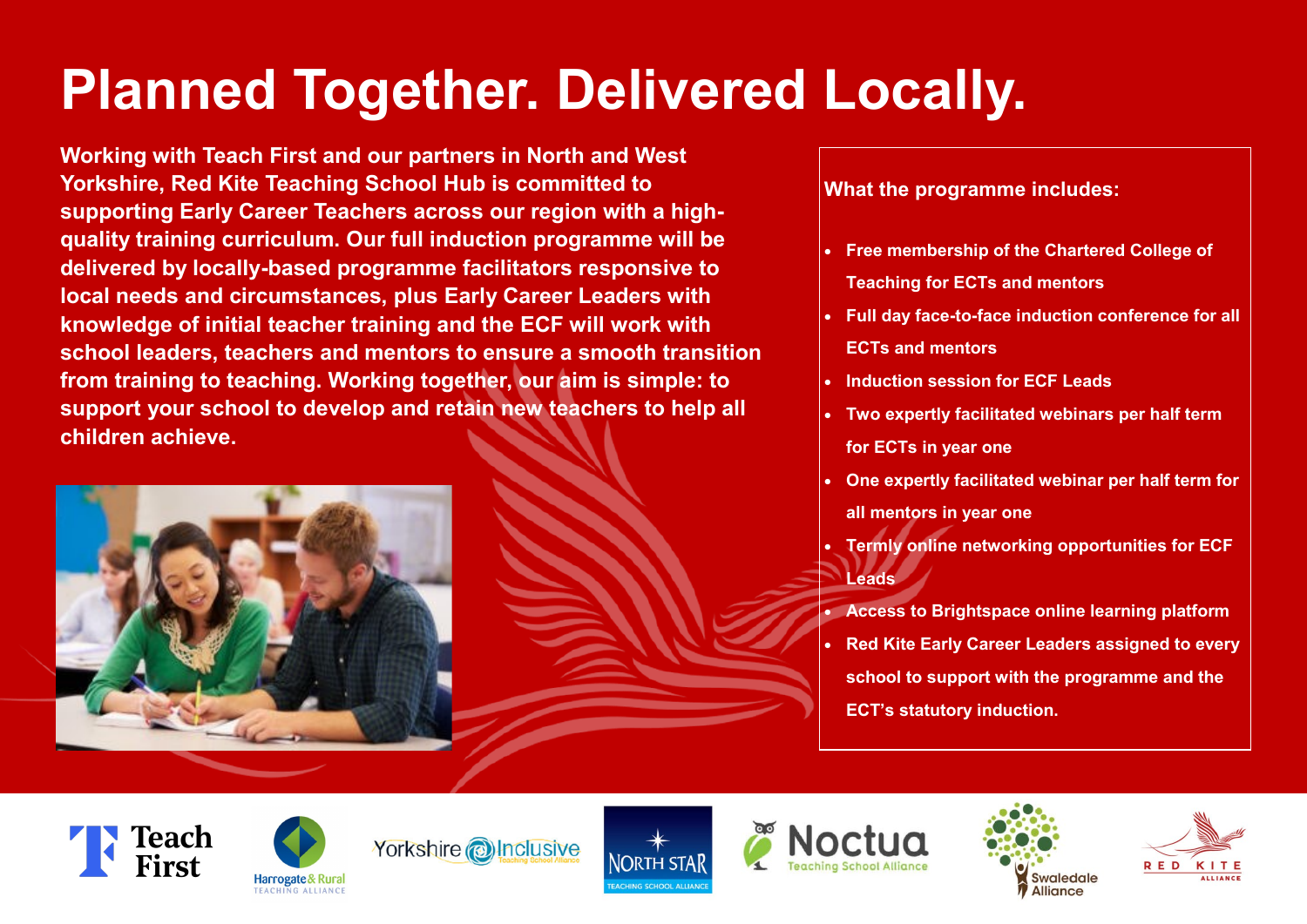## **Induction Conferences**

### **Early Career Framework Leads**

- Online 75-minute induction conference 01/07/2021
- This session will inform ECF Leads about the programme, and provide guidance on selecting mentors and implementing the ECF in school, plus using Brightspace online learning platform.

#### **Early Career Teachers**

- Face-to-face, full-day conference.
- Select from a choice of four dates and venues:
	- $\Rightarrow$  16/09/21, Crawshaw Academy, Leeds
	- $\Rightarrow$  18/09/21 Harrogate Grammar School
	- $\Rightarrow$  22/09/21 St Francis Xavier School, Richmond
	- $\Rightarrow$  28/09/21, Roundhay School, Leeds
- The ECT will gain a clear understanding of how they will develop their knowledge and expertise in teaching through the structured programme of support, instructional coaching and mentoring.

#### **Mentors**

- Face-to-face, full day conference.
- Select from a choice of four dates and venues:
	- $\Rightarrow$  14/09/21, St Francis Xavier School, Richmond
	- $\Rightarrow$  15/09/21, Roundhay School, Leeds
	- $\Rightarrow$  21/09/21 Crawshaw Academy, Leeds
	- $\Rightarrow$  23/09/21, Harrogate (venue tbc)
- The day will equip mentors with the essential knowledge and skills to feel confident and competent to fulfil their role in the programme.

## **ECF Lead Networks**

These termly online sessions will allow ECF leads to connect with their peers in other schools to improve understanding of the Early Career Programme, address common issues and support robust evaluation of the ECF programme.

These will be held on:

- 9th November 2021
- 15th March 2022
- 7th June 2022



## **Case Study: Topcliffe C of E Academy**

My ECT has felt very supported and that is the biggest thing for her. As everything has been built in steps, the Early Career Framework programme has seemed incredibly manageable. The programme has been quite responsive to her needs and helped to improve her teaching. The ECT was reassured that there was dedicated time to help her and deal with anything she was concerned about.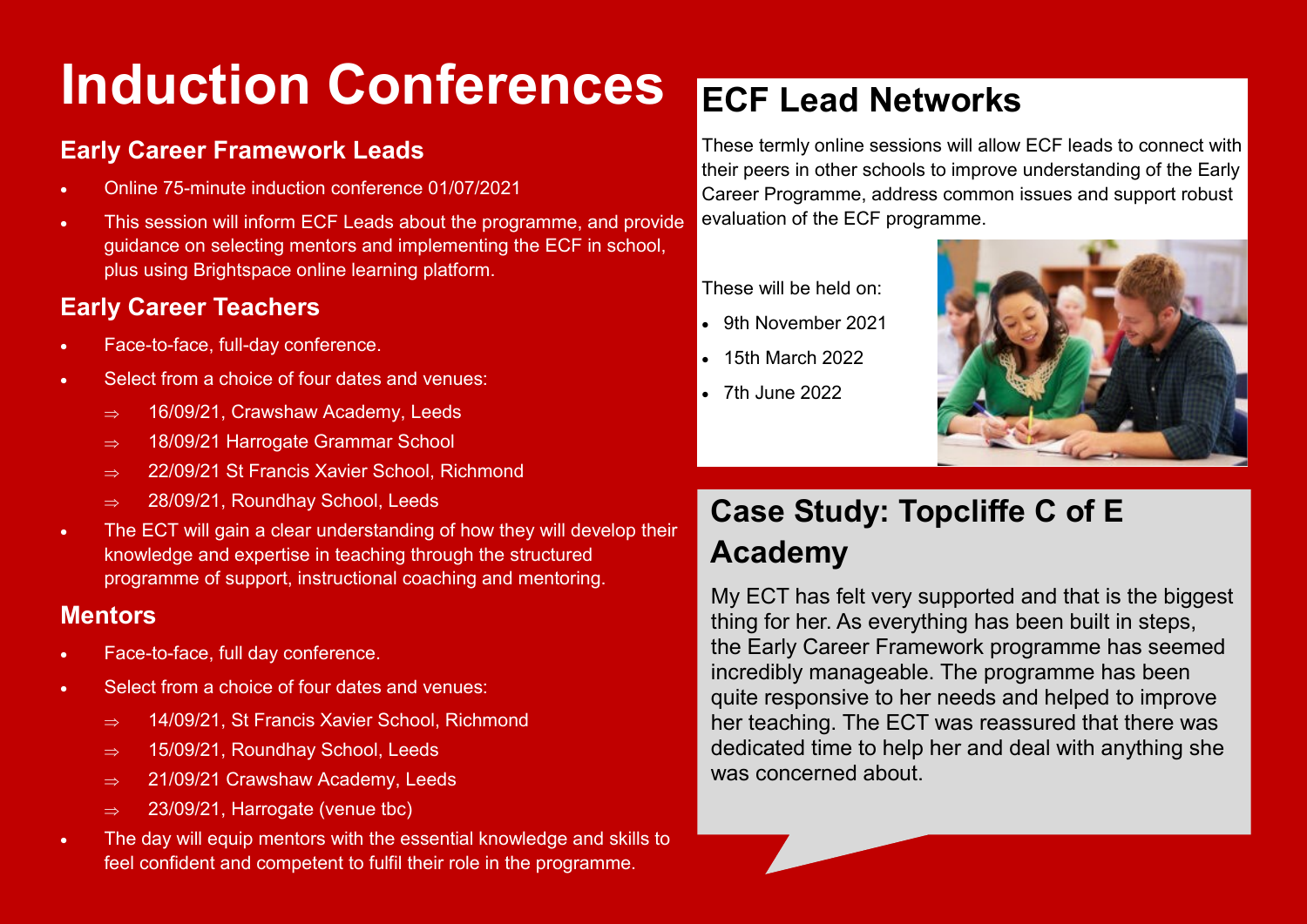## **Facilitated Group Webinars**

| Module 1 - How can you create a powerful learning environment?         |                         |                                                                                |  |
|------------------------------------------------------------------------|-------------------------|--------------------------------------------------------------------------------|--|
| (At induction conference)                                              | <b>ECT Webinar 1</b>    | <b>Holding high expectations of all pupils</b>                                 |  |
| w/b 27th September 2021                                                | <b>Mentor Webinar 1</b> | <b>Mentoring skills</b>                                                        |  |
| w/b 18th October 2021                                                  | <b>ECT Webinar 2</b>    | <b>Building on Induction Content</b>                                           |  |
| Module 2 - How do pupils learn?                                        |                         |                                                                                |  |
| w/b 15th November 2021                                                 | <b>ECT Webinar 3</b>    | Avoiding working memory overload                                               |  |
| w/b 22nd November 2021                                                 | <b>Mentor Webinar 2</b> | <b>Mentoring skills</b>                                                        |  |
| w/b 6th December 2021                                                  | <b>ECT Webinar 4</b>    | Using spaced and retrieval practice is build long term memory                  |  |
| <b>Module 3 - What makes classroom practice effective?</b>             |                         |                                                                                |  |
| w/b 10th January 2022                                                  | <b>ECT Webinar 5</b>    | <b>Using examples and nonexamples</b>                                          |  |
| w/b 24th January 2022                                                  | <b>Mentor Webinar 3</b> | <b>Mentoring skills</b>                                                        |  |
| w/b 31st January 2022                                                  | <b>ECT Webinar 6</b>    | Using questioning to extend and challenge pupils                               |  |
| Module 4 - How can you use assessment and feedback to greatest effect? |                         |                                                                                |  |
| w/b 7th March 2022                                                     | <b>ECT Webinar 7</b>    | Constructing questioning to anticipate and identify misconceptions             |  |
| <b>w/b 21st March 2022</b>                                             | <b>Mentor Webinar 4</b> | <b>Mentoring skills</b>                                                        |  |
| w/b 28th March 2022                                                    | <b>ECT Webinar 8</b>    | <b>Peer and Self-Assessment</b>                                                |  |
| Module5 - How can you support all pupils to succeed?                   |                         |                                                                                |  |
| w/b 2nd May 2022                                                       | <b>ECT Webinar 9</b>    | Developing pupils' language comprehension and writing in your subject or phase |  |
| w/b 9th May 2022                                                       | <b>Mentor Seminar 5</b> | <b>Mentoring skills</b>                                                        |  |
| w/b 23rd May 2022                                                      | <b>ECT Webinar 10</b>   | High-quality universal provision and the graduated approach                    |  |
| Module 6 - How can you plan a coherent curriculum?                     |                         |                                                                                |  |
| w/b 13th June 2022                                                     | <b>ECT Webinar 11</b>   | Identifying the essential concepts, knowledge and skills of a subject          |  |
| w/b 27th June 2022                                                     | <b>Mentor Webinar 6</b> | <b>Mentoring skills</b>                                                        |  |
| w/b 11th July 2022                                                     | <b>ECT Webinar 12</b>   | <b>Critical thinking in a subject area</b>                                     |  |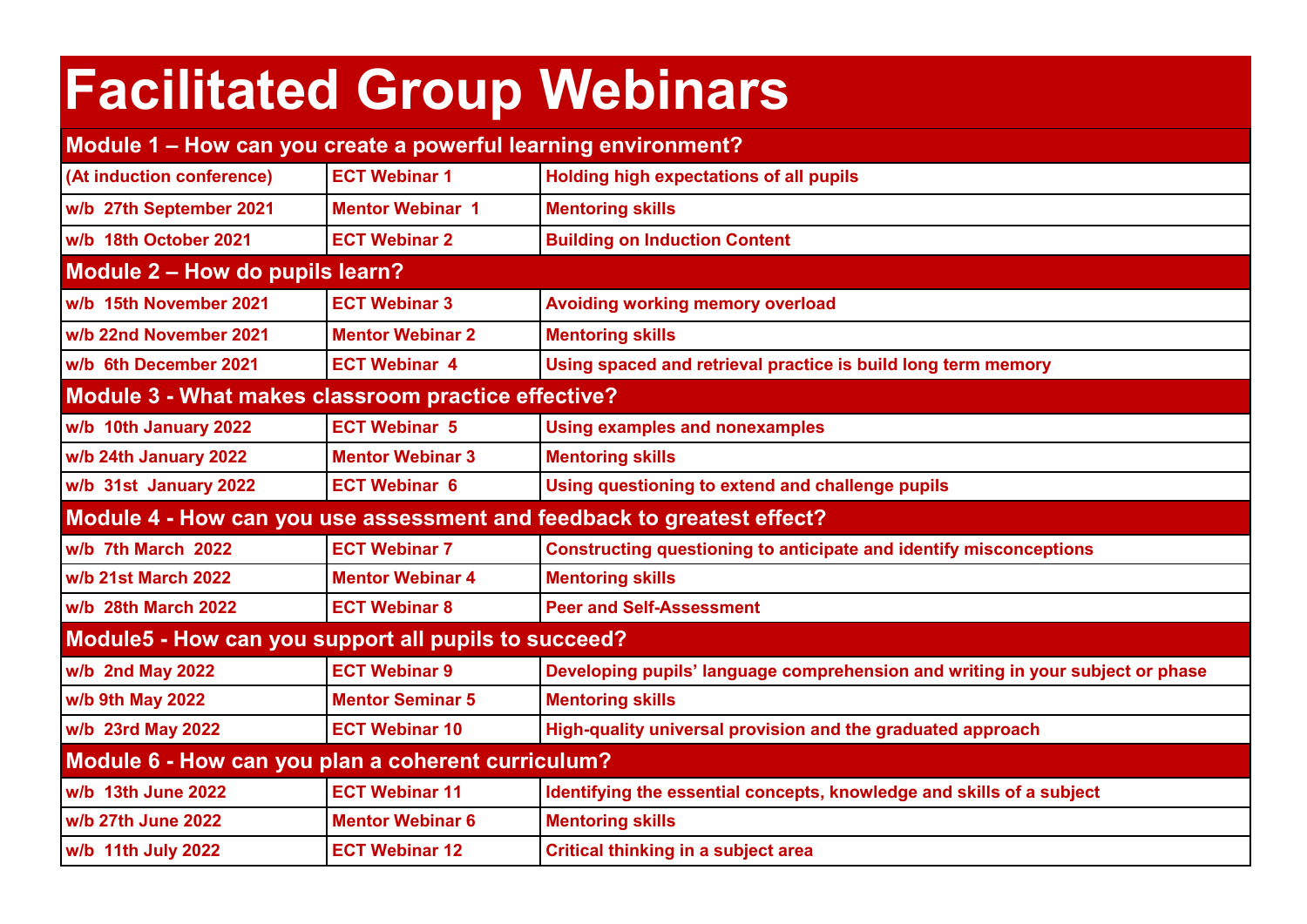## **Weekly schedule for ECTs**

| <b>Self-directed study</b> | <b>Early Career Teachers will</b><br>look at a range of materials,<br>activities and reflections on the |
|----------------------------|---------------------------------------------------------------------------------------------------------|
|                            | online learning platform.                                                                               |
|                            | Amounting to about four and a                                                                           |
|                            | half hours over each half term,                                                                         |
|                            | this online content has been                                                                            |
|                            | broken down into weekly                                                                                 |
|                            | bitesize chunks. Much of the                                                                            |
|                            | content is supported by                                                                                 |
|                            | video exemplification, filmed in                                                                        |
|                            | real schools and featuring real                                                                         |
|                            | teachers and classes.                                                                                   |

#### **Instructional Coaching**

Early Career Teachers will spend an hour each week with their mentor being observed (short, focused dropins), receiving feedback or discussing a topic in depth to enhance their understanding.

#### **Facilitated Group Seminars**

Early Career Teachers will attend two expertly facilitated online webinars per half term, networking with other ECTs and exploring the learning in greater depth.

## **Top tips for ECTs**

- Use your time effectively. The ECTs who find the ECF most valuable establish good habits of regular, bitesize chunks of study. Don't allow all your off-timetable time to get used up in planning or marking.
- The ECF is a continuation of the content covered in ITT and at times may feel repetitive. Remember each time themes re-occur is an opportunity to reflect more deeply and revisit the ideas in a different context.
- The ECF programme is being done for you and alongside you. It is not being done to you! The more you engage, the more you will get out of it.
- Set a specific time aside each week when you can access the materials. Make this become habit. Little and often is much more effective than trying to commit to long periods of study when you are busy teaching.
- Don't take feedback personally. Just like when you feed back to your pupils, it's guidance on how to improve the skills you need to develop.
- You are never alone. There is a team of people around to help you. Reach out to your network of mentor, ECF Lead, Red Kite team and ECT peers for support when you need it.

### **Case Study: Crawshaw Academy**

I have found the ECF programme incredibly useful. I have noticed a big improvement in my practice. I like that the programme has small steps to master each week. Breaking it down this way makes the targets manageable. The weekly reading is concise which has meant I've been able to fit it in without it taking up too much time.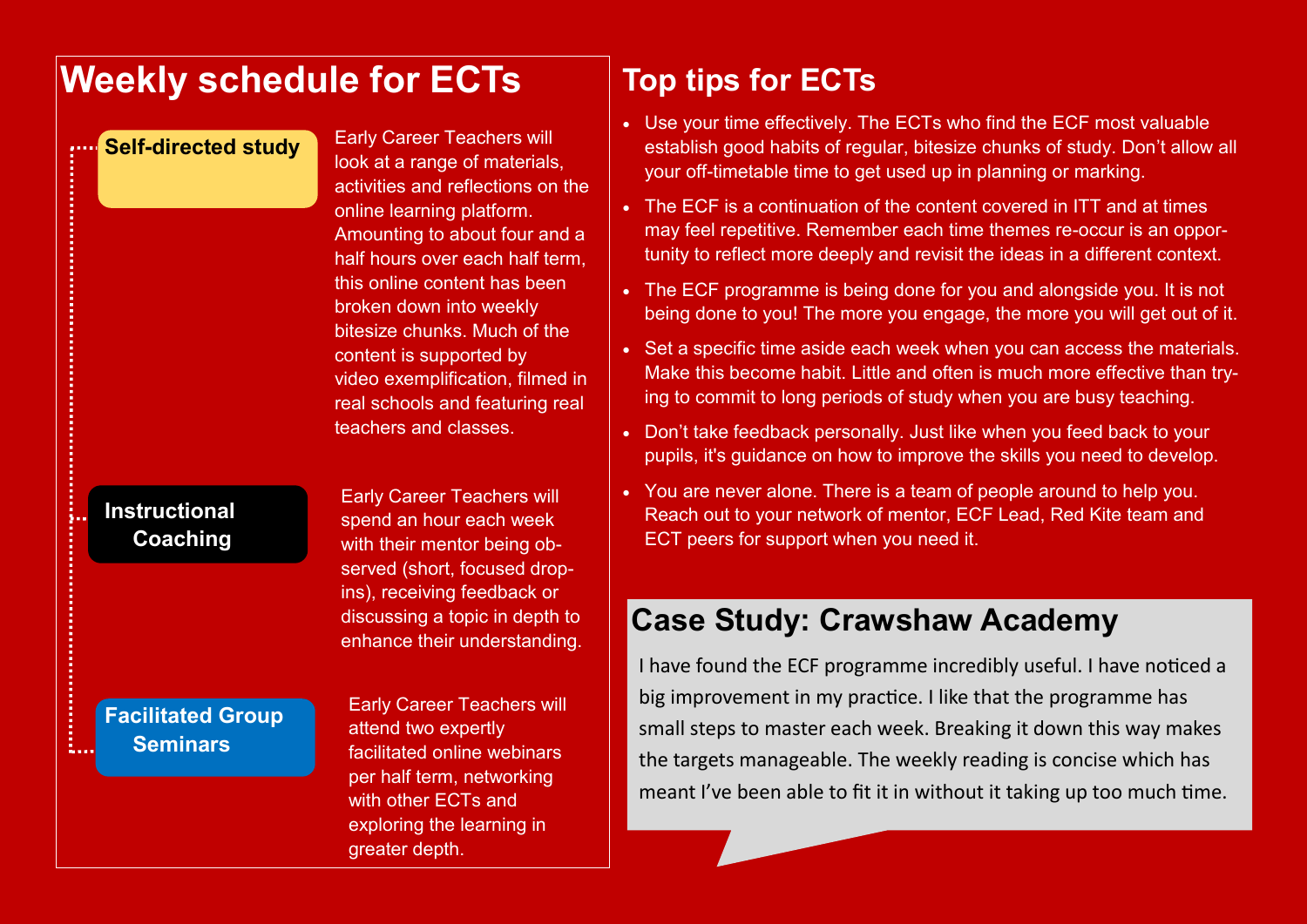## **5 tips for mentors**

- 1. Encourage ECTs to establish good habits of 'little and often', regular ECF study
- 2. Consider how you will deliver appropriate support to your ECT at each stage while working sequentially through the programme. The ECF repeats content covered in ITT; each time themes reoccur is an opportunity to reflect more deeply and revisit ideas in a new context. Remember there is stretch content available, too.
- 3. Be realistic about what an ECT can achieve and minimise participation in CPD outside the ECF programme.
- 4. Brief, weekly low-stakes drop ins are more supportive and useful than half-termly observations.
- 5. Remember you are not alone—our programme will bring together a community of coaches from across our region from first-time mentors to very experienced practitioners.

### **Case Study: Harrogate Grammar School**

As a school we see training expert coaches as both an investment in the staff selected to be coaches and our ECTs. We are also committed to the use of instructional coaching as a process to drive continuing professional development. Therefore we have appointed three instructional coaches to be expert mentors for ECTs in our school, with availability to operate in other Trust schools, (potentially primaries) which have less capacity for coaching. They are all experienced curriculum middle leaders who are excellent classroom practitioners. They will also work as instructional coaches for Harrogate Grammar School staff as we move to a coaching model for continuing staff development. ECTs will also have a subject 'mentor' or buddy to support them within their department and to support with curriculum issues and subject specific knowledge. There will be an ECF lead to oversee the induction programme.

## **Brightspace**

**The online platform Brightspace supports ECTs, mentors and ECF leads to work through the programme sequentially, access resources, get ready for mentor meetings and monitor progress.**

- 1. Well designed and sequenced to promote successful and systematic self-directed study.
- 2. A choice of concrete tools to help improve teaching practice eg Teach Like a Champion, Rosenshine's Principles of Instruction.
- 3. Videos of real-life teachers in the classroom demonstrating outstanding practice.
- 4. Reflective activities to encourage ECTs to consider their own practice.
- 5. Videos from experts such as Tom Bennett, Dylan Wilam, Benjamin Riley, Stuart Kime, Claire Stoneman.
- 6. Planned content to prep for mentor meetings, with scripts to help Deliberate Practice.
- 7. Knowledge Checks pre-quizzes, mid-module knowledge checks and post-quizzes to check ECT understanding as they go – all available for mentors to monitor progress.
- 8. References list with access to a wide range of relevant background reading.
- 9. Stretch content for secure ECTs.
- 10. 10 minute summary videos for mentors to access prior to ECT meetings.